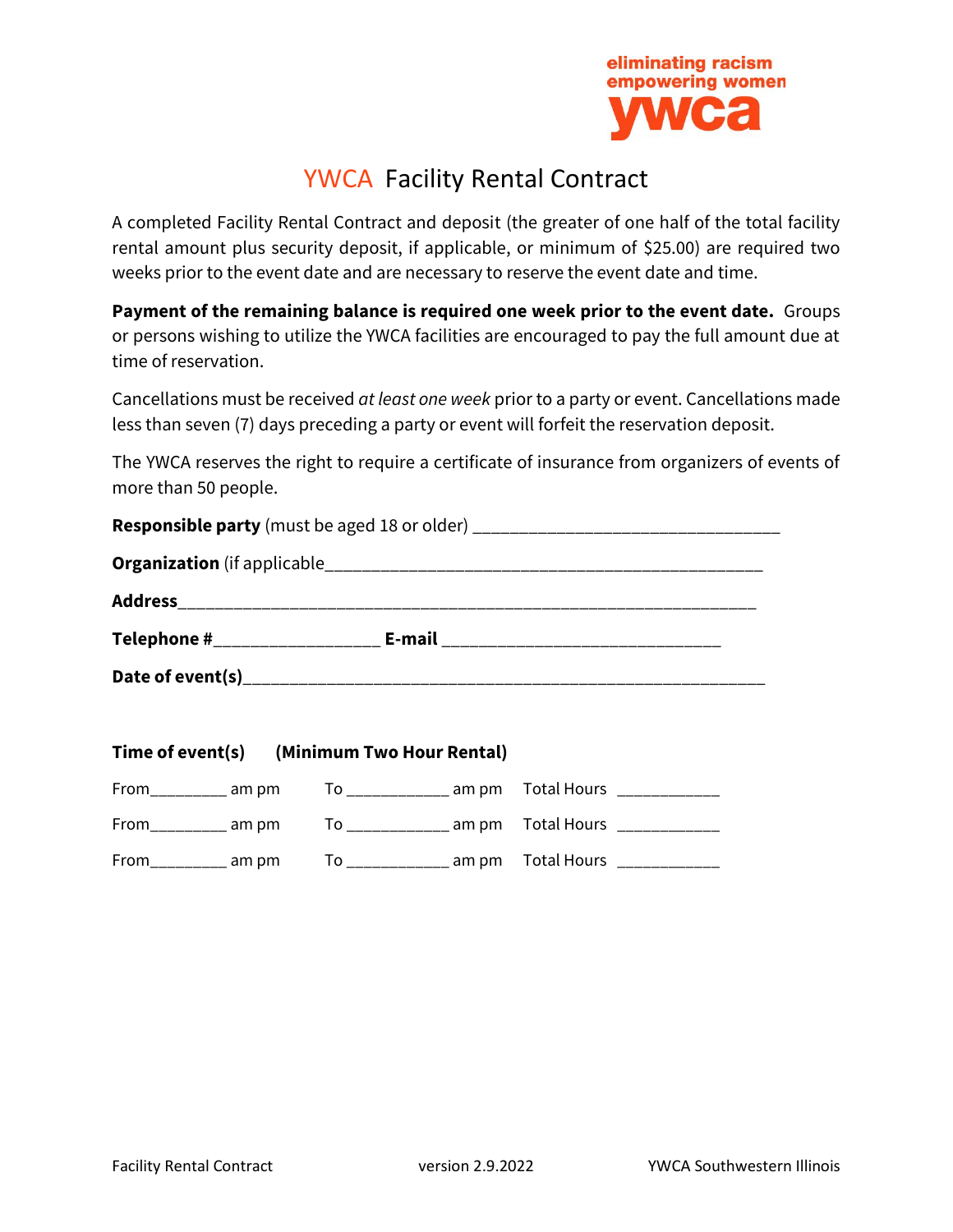### **Event Category (check one):**

- o Party-Gym
- o Party (room only) o Seminar/class-room o Athletic League
- o Social
- o Other (specify)

**Brief description:**

- o Meeting
	-

**\_\_\_\_\_\_\_\_\_\_\_\_\_\_\_\_\_\_\_\_\_\_\_\_\_\_\_\_\_\_\_\_\_\_\_\_\_\_\_\_\_\_\_\_\_\_\_\_\_\_\_\_\_\_\_\_\_\_\_\_\_\_\_\_\_\_\_\_\_\_\_\_\_\_\_\_\_\_**

- o Seminar/class-gym
- o Community
- o Tournament
- 
- o Arts
- o Children

**Facility area requested (please circle): First Floor Rooms** Levis Room Commercial Kitchen Lobby **Second Floor Rooms** Gym Large Dance Studio Small Dance Studio Kitchen Conference Room

| <b>Offices</b>             |               |        |
|----------------------------|---------------|--------|
| # Tables/Chairs Requested: | <b>Tables</b> | Chairs |

**Special Instructions:**

### **Fees Structure:**

| <b>Room</b>                 | <b>Hourly Rates</b> |                 |                      |  |
|-----------------------------|---------------------|-----------------|----------------------|--|
| $1st$ floor rooms           |                     | 1 <sup>st</sup> | 2 <sup>nd</sup> hour |  |
|                             |                     | hour            |                      |  |
| Levis Room, Lobby           | AS IS               | \$50            | \$45                 |  |
| <b>Commercial Kitchen</b>   |                     | \$20            | \$20                 |  |
| (only)                      |                     |                 |                      |  |
| 2 <sup>nd</sup> floor rooms |                     |                 |                      |  |
| Gym                         |                     | \$65            | \$65                 |  |
| Gym (Vendor Fairs)          |                     | \$90            | \$90                 |  |
| Large Dance Studio          | Up to $30$          | \$40            | \$40                 |  |
| (Piasa)                     | persons             |                 |                      |  |
| <b>Smaller Dance</b>        | Up to $30$          | \$35            | \$35                 |  |
| studio (Judo)               | persons             |                 |                      |  |
| Conference Room             |                     | \$25            | \$25                 |  |

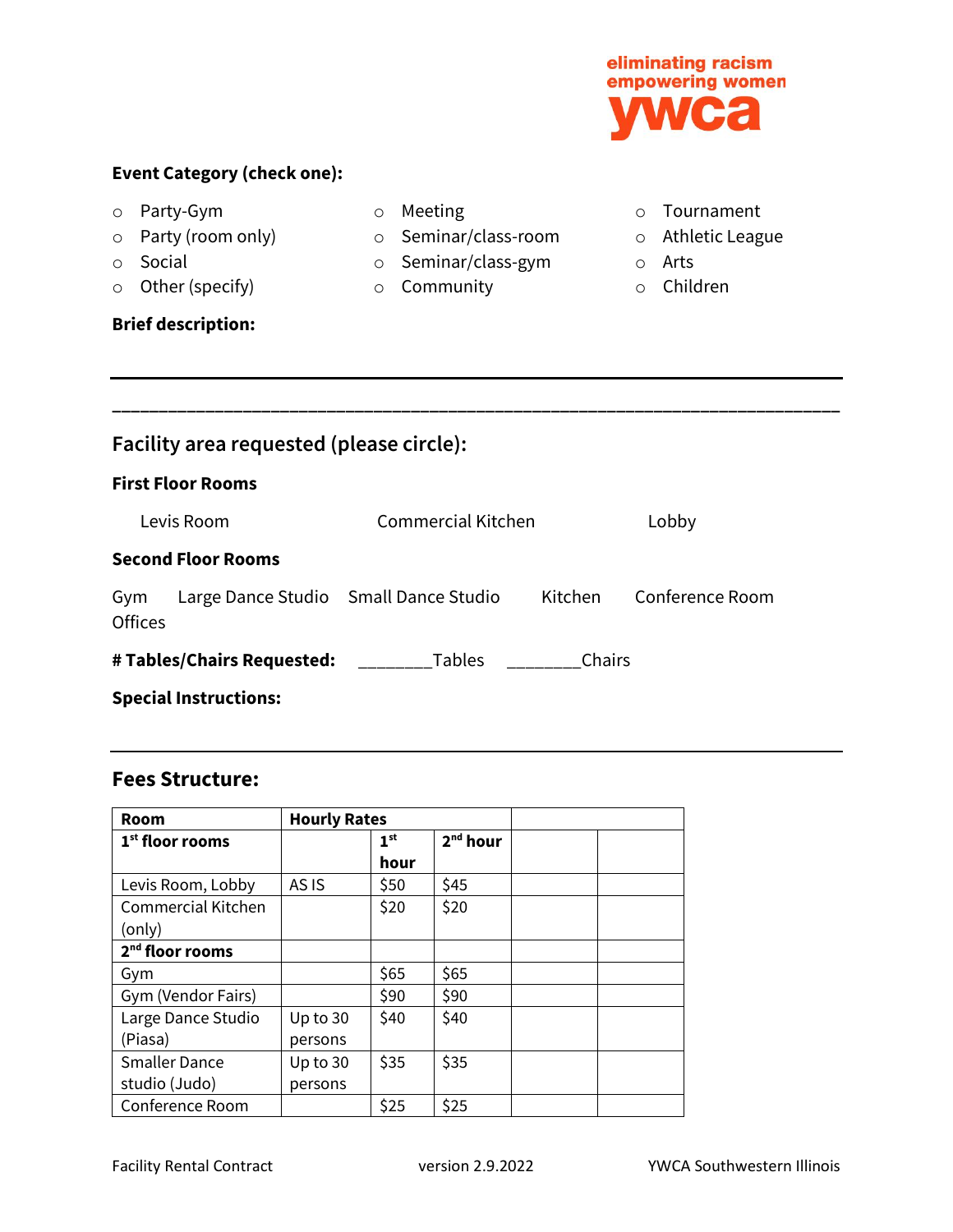

| Kitchen additional        |                                                          | \$10 | S <sub>10</sub> |  |
|---------------------------|----------------------------------------------------------|------|-----------------|--|
| fee, $2^{nd}$ floor       |                                                          |      |                 |  |
| Office space              | \$225/ month, wi-fi, mail address, 2 <sup>nd</sup> floor |      |                 |  |
| (exclusive)               |                                                          |      |                 |  |
| <b>Commercial Kitchen</b> | \$20 an hour rate for use of Commercial Kitchen          |      |                 |  |
| (no other facility        |                                                          |      |                 |  |
| rental included)          |                                                          |      |                 |  |

YWCA provides a free half hour before the event for set up and a free half hour at the end of the event for clean-up. YWCA staff will remind renters 10 minutes prior to the end of the event that the event is finishing up.

#### **YWCA is renting the Levis room as is (currently used as a Child Enrichment Site). There are 3 large round tables and additional tables currently.**

**Large group gym rentals (more than 75 people in the gym) will be required to pay a \$100 security deposit.** The security deposit will be refunded within 10 days of the event should the facility be left in good condition (trash removed, items removed from premises, floor clean, bathrooms clean, no damages) as determined by YWCA.

#### **Fee Calculation**

|                                                                                                               | <b>Fees</b> | <b>Staff</b><br><b>Initials</b> |
|---------------------------------------------------------------------------------------------------------------|-------------|---------------------------------|
| <b>Facility Rental Amount</b>                                                                                 |             |                                 |
| <b>Security Deposit (if applicable)</b>                                                                       |             |                                 |
| <b>Total Cost</b>                                                                                             |             |                                 |
| Deposit Paid (50% of Facility Rental Amount or \$25,<br>whichever is greater, security deposit if applicable) |             |                                 |
| <b>Remaining Balance</b>                                                                                      |             |                                 |
| <b>Balance Due</b>                                                                                            |             |                                 |
| <b>Date Final Balance Due</b>                                                                                 |             |                                 |

#### **OUTPUT UNLIMITED**

The YWCA is unable to furnish a PA System currently. If a PA System is needed for your event, we have a local contact, "Output Unlimited", 618-466-9178[, tracy@outputunlimited.com.](mailto:tracy@outputunlimited.com) Tracy Bodenbach has supplied numerous nonprofit organizations with PA solutions in the past and would welcome the opportunity to serve your event.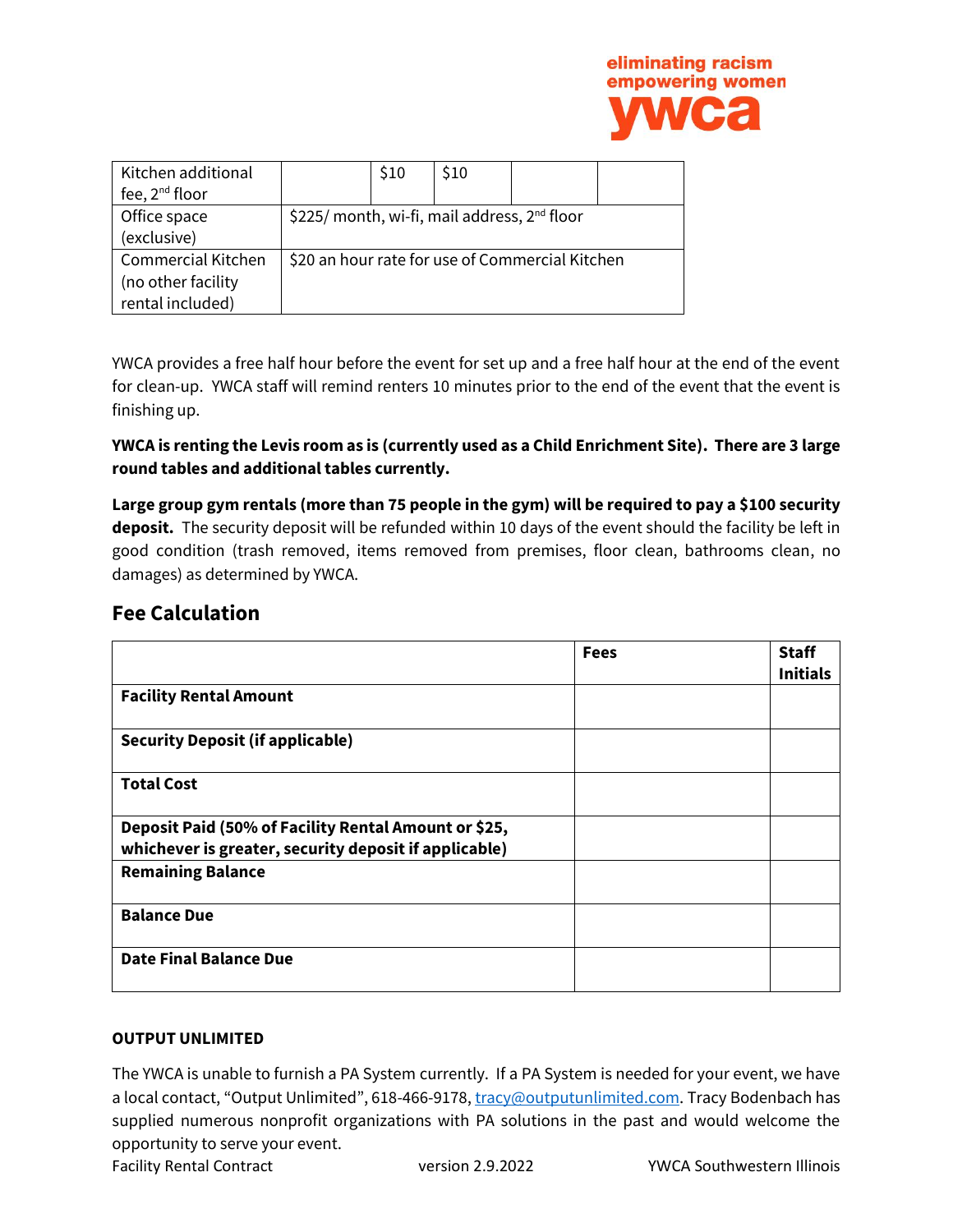

## **COVID PANDEMIC and Other Facility Rental Requirements**

The U.S. Centers for Disease Control and Prevention (CDC) now recommends that individuals who are NOT fully vaccinated **shall be required** to cover their nose and mouth with a face covering in a public place and are unable to maintain a 6-foot social distance.

Everyone NOT vaccinated over the age of 2 who can medically tolerate a face covering over their nose and mouth must wear one in a public place when unable to maintain a safe distance (6 feet) from others.

If anyone from a facility rental is not in compliance with COVID directives by the State, the group will be asked to leave the facility. Refunds will not be issued.

The following rules apply:

Stay in your specified area. Mask wearing is required if utilizing restrooms (walking through halls).

Sign in and out sheet for all attendees, including contact information (cell phone or email) must be completed.

Facility rentals are available Sunday through Saturday starting at 9 a.m. through 10 pm. Additional hours will be considered but require approval of the Executive Director.

Final payment for facility rental is due one week prior to the event.

YWCA Staff will remind renters roughly 10 minutes prior to the end of the rental that the event is ending in 10 minutes. Renters are required to vacate the YWCA at the time designated on this Facility Rental contract.

Food and beverages may be brought into the facility without prior approval.

All persons using YWCA facilities are required to clean up after their events. Clean up includes wiping down tables and chairs, removing all trash from premises, (trash bags are provided) and sweeping and cleaning floors if needed.

Smoking is prohibited in the facility.

Firearms are prohibited in the facility.

Tables and chairs are included in the rental fee. All tables and chairs must remain inside the facility. If YWCA's supply of tables and chairs is not adequate, you are welcome to

The YWCA reserves the right to monitor, limit and/or discontinue the volume and content of music and other audio during an event.

Any person under the influence of illegal drugs will be expelled from the facility and grounds.

Facility users may be expelled from the facility and YWCA property for disruptive or abusive behavior, including but not limited to use of foul language, fighting, bullying, improper contact with other persons or staff, and failure to comply with facility regulations. Rental fees will not be refunded in such cases.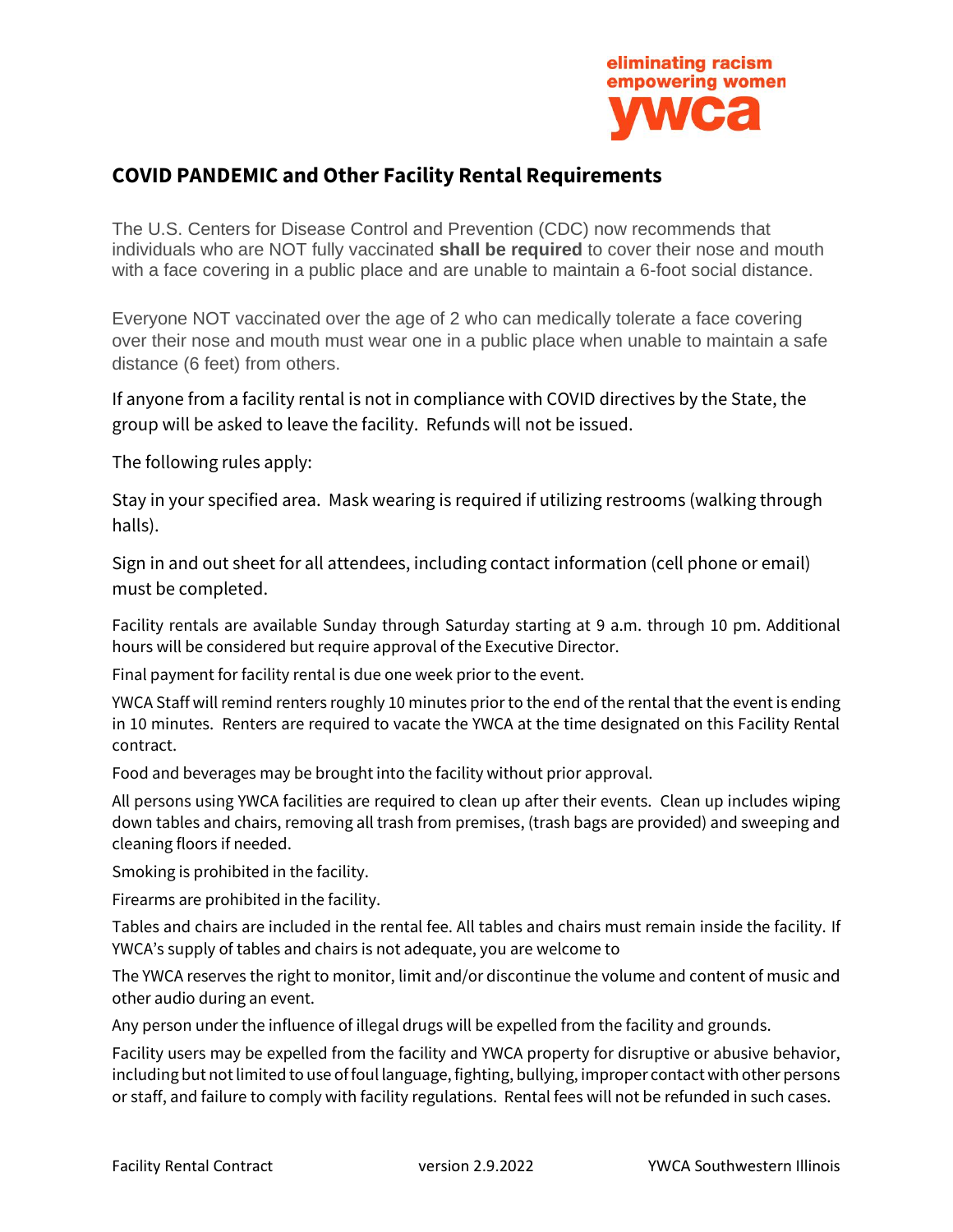

The YWCA may deny use of the facility to any individual, group, organization, or business at the discretion of the Executive Director.

All requests for facility rental by school age individuals, groups or organizations not associated with the YWCA are subject to prior approval by the Executive Director. Youth groups must be supervised by at least one adult aged 18 or older for every 20 youth. If the group is co-ed, both a male and female supervisor is required.

Organizations, businesses, or groups renting the facility must have at least one designated person present with the group the entire time the facility is used. The designated adult supervisor must checkin at the Front Desk prior to the start of the event. Supervisors are expected to be in the facility at least 20 minutes prior to the start of the event and must stay in the facility until all event participants have left the YWCA grounds.

Rental of the facility does not entitle event participants to use other portion of the YWCA facility not included in the rental agreement.

All rental space must be left in the condition it was found in upon arrival. Facility users will be held responsible for any damage caused by participant use during the event. For large gym rentals (over 75 people) the required \$100 security deposit will be forfeited should the facility not be left in good condition as defined by YWCA.

Children ages 12 and under must always be under the supervision of an adult.

The YWCA is not responsible for the loss or damage of any personal equipment or belongings brought into the facility for use during an event.

Facility users must comply with maximum capacity limitations for facility space. The YWCA reserves the right to cancel or terminate an event that exceeds maximum capacity limitations.

If the event includes use of the gymnasium, event participants are encouraged to enter through the gymnasium (access to parking lot is on George St)

The YWCA reserves the right to refuse facility rentals to any individual, group, organization, or business. The YWCA reserves the right to cancel or terminate an event without a refund of deposit or other fees if the individual, group, or organization fails to comply with the terms of this agreement.

I have read the terms of Facility Use Agreement and I understand and agree to abide by all terms stated herein.

\_\_\_\_\_\_\_\_\_\_\_\_\_\_\_\_\_\_\_\_\_\_\_\_\_\_\_\_\_\_\_\_\_\_\_\_\_\_\_\_\_\_\_\_\_ \_\_\_\_\_\_\_\_\_\_\_\_\_\_\_\_\_\_\_\_\_

**Signature Date**